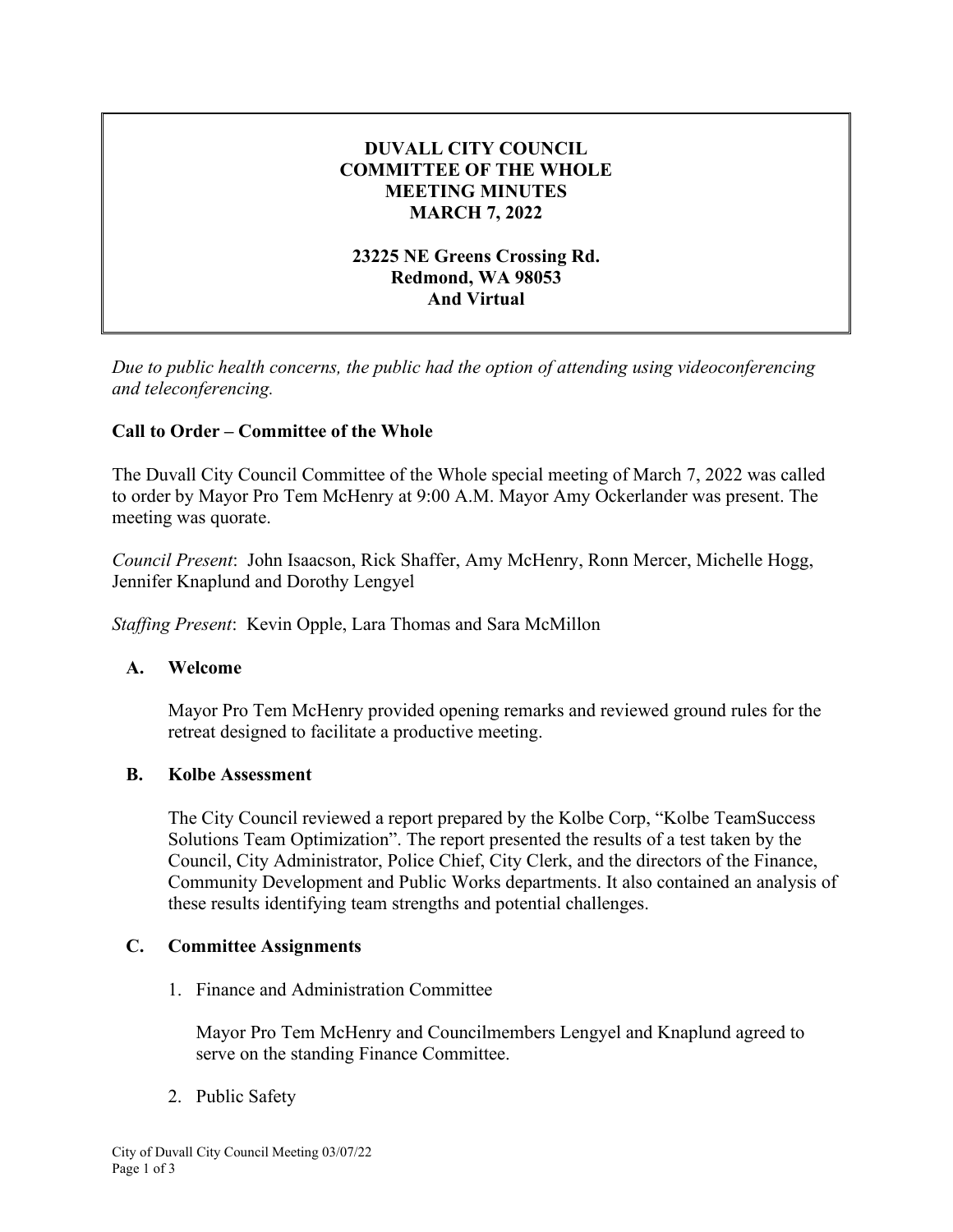Mayor Pro Tem McHenry and Counclimembers Shaffer and Mercer agreed to serve on the standing Public Safety Committee.

3. Land Use

Councilmembers Hogg, Knaplund and Shaffer agreed to serve on the standing Land Use Committee.

4. Public Works

Councilmembers Isaacson, Lengyel and Shaffer agreed to serve on the standing Public Works Committee.

5. Council Rules of Procedure

Mayor Pro Tem McHenry and Councilmembers Hogg and Isaacson agreed to serve on the Council Rules of Procedure ad hoc committee.

6. Human Services Grants

Mayor Pro Tem McHenry and Councilmembers Lengyel and Isaacson agreed to serve on the Human Services Grants ad hoc committee.

7. New Standing Committees

The Council discussed the possibility of forming new standing committees and some possible purposes. A proposal will be presented to the Council at a future meeting.

Councilmembers agreed all Council committees could benefit from a written purpose and scope.

# **D. Overall Vision and Goals for Duvall**

The Council discussed the appearance of Main Street and community identity, quality of life considerations, development activity, economic development and plans for constructing a new City Hall. Effectively managing residential growth to maintain community character was a goal. Annexation and associated impact was a topic of discussion. Councilmembers expressed a desire for an action plan to implement vision and goals effectively.

# **E. Priorities for 2023 – 2024 City Budget**

Councilmembers discussed emphasizing economic and community development planning and implementation, continuing financial planning with more in-depth bond and levy analysis, development services, staffing size aligned with growth, term limited staffing aligned with specific deliverables and information technology in the biennial